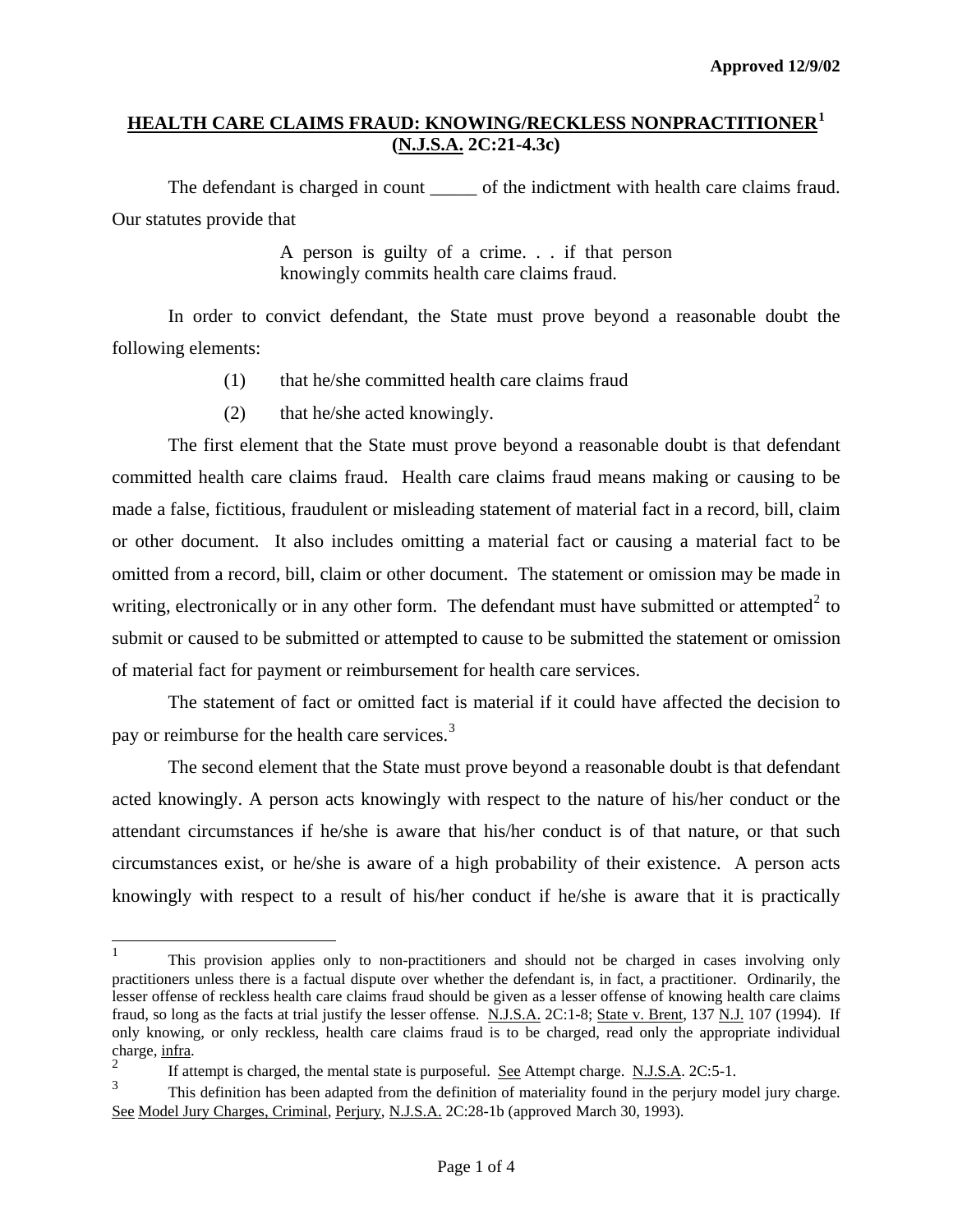## **HEALTH CARE CLAIMS FRAUD: KNOWING/RECKLESS NONPRACTITIONER N.J.S.A. 2C:21-4.3c**

certain that his/her conduct will cause such a result. "Knowing," "with knowledge," or equivalent terms have the same meaning. Knowingly is a state of mind and cannot be seen and can only be determined by inference from conduct, words or acts. Therefore, it is not necessary that witnesses be produced by the State to testify that a defendant said that he/she knowingly did something. His/Her knowledge may be gathered from his/her acts and his/her conduct and from all he/she said and did at the particular time and place and from all the surrounding circumstances reflected in the testimony [and evidence adduced at trial].

# **[CHARGE IF APPLICABLE]**

# **INFERENCE #1[4](#page-0-3)**

 If you find that defendant submitted, attempted to submit, caused to be submitted or attempted to cause to be submitted any record, bill, claim or other document for treatment or procedure without his/her associate having performed the assessment of the physical [or mental] condition of the patient or client that would be necessary to determine the appropriate course of treatment, then you may infer that the statement of facts in the record, bill, claim or document submitted for payment or reimbursement for treatment or procedure was false, fraudulent or misleading.

# **INFERENCE #2[5](#page-1-0)**

l

If you find that submitted, attempted to submit, caused to be submitted or attempted to cause to be submitted records, bills, claims or other documents for more treatments or procedures than can be performed during the time in which the treatments or procedures were represented to have been performed, then you may infer that the statement of facts in the record, bill, claim or document submitted for payment or reimbursement for treatment or procedure was false, fraudulent or misleading.

 An inference is a deduction of fact that may be drawn logically and reasonably from another fact or group of facts established by the evidence. Whether or not inferences should be drawn is for you to decide using your own common sense, knowledge and everyday experience.

<sup>4</sup> N.J.S.A. 2C:21-4.3f(1). In a case where the inference is applicable only to one defendant but not another, a limiting instruction must be given to the jury.

<span id="page-1-0"></span><sup>5</sup> N.J.S.A. 2C:21-4.3f(2). Absent some evidence that a nonpractitioner had knowledge of the number of procedures or treatments being claimed and the time during which they were claimed to have been performed, as well as how long it should take to perform such procedures or treatments, this inference should not be charged with respect to such persons.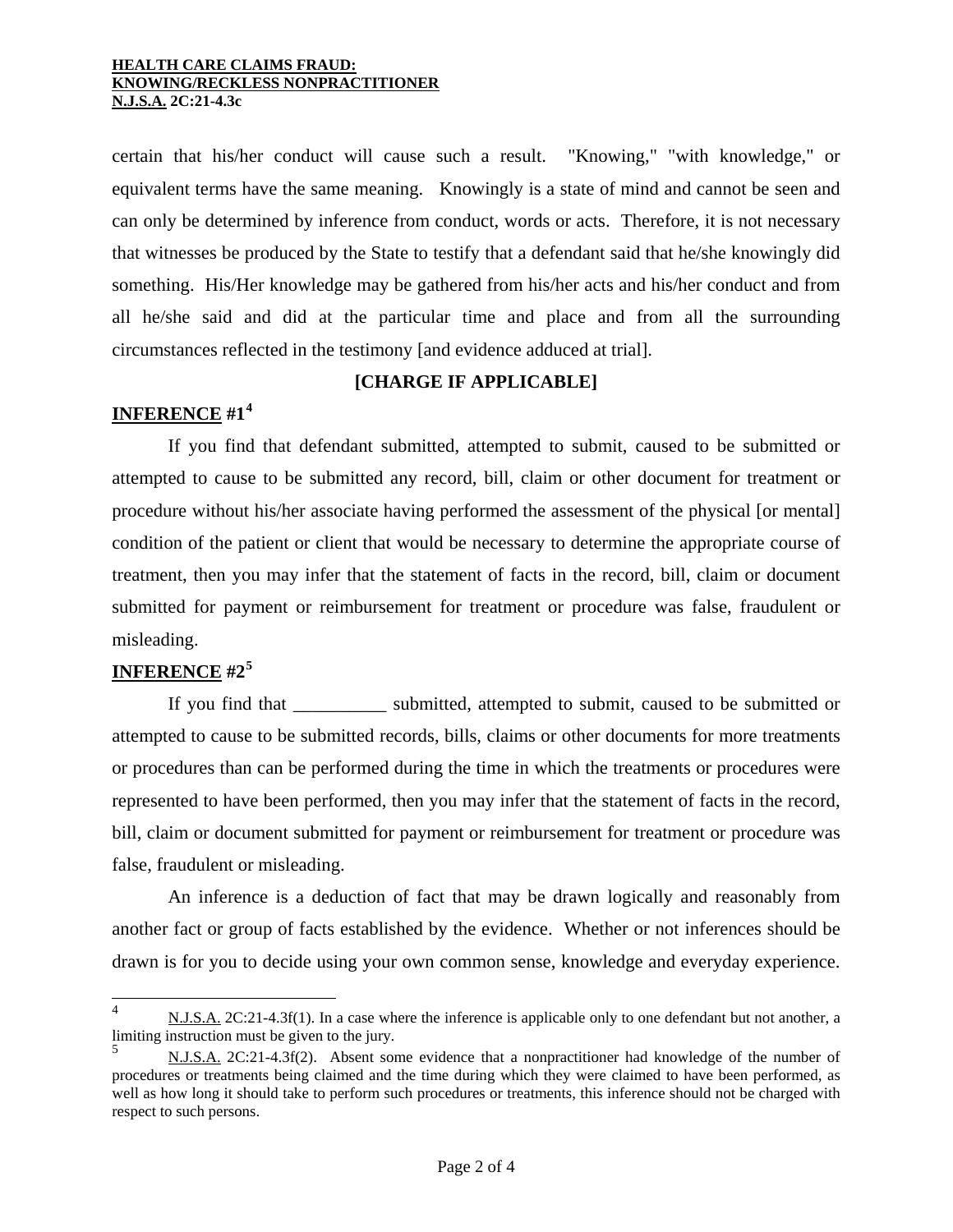## **HEALTH CARE CLAIMS FRAUD: KNOWING/RECKLESS NONPRACTITIONER N.J.S.A. 2C:21-4.3c**

Ask yourselves is it probable, logical and reasonable. However, you are never required or compelled to draw this inference. It is your exclusive province to determine whether the facts and circumstances shown by the evidence support any inference and you are always free to accept or reject any inference.

 If you find that the State has proven beyond a reasonable doubt each of the elements, that is, that defendant committed health care claims fraud and that he/she acted knowingly, then you must find defendant guilty of the crime of health care claims fraud. If the State has failed to prove either of these elements beyond a reasonable doubt, then you must find defendant not guilty.

## **[CHARGE IF THE INDICTMENT CONTAINS A SECOND DEGREE COUNT]**

 If you find defendant guilty of the offense of knowing health care claims fraud, then you must further determine whether the pecuniary benefit obtained or sought to be obtained was at least \$1,000 and whether defendant knowingly committed five or more acts of health care claims fraud. The pecuniary benefits obtained or sought to be obtained and the number of acts of health care claims fraud committed must be proven by the State beyond a reasonable doubt. You must indicate whether you find that the State has proven beyond a reasonable doubt that defendant committed five or more acts of health care claims fraud and whether the pecuniary benefit obtained or sought to be obtained was at least \$1,000. The amounts obtained or sought to be obtained during each separate act of health care claims fraud may be aggregated or added together to determine whether the pecuniary benefit is at least  $$1,000$ .<sup>[6](#page-1-0)</sup>

If, however, after consideration of all of the evidence, you find that committed health care claims fraud, but you are not convinced beyond a reasonable doubt that he/she did so knowingly, you must find the defendant not guilty of knowing health care claims fraud and go on to consider whether the defendant should be convicted of reckless health care claims fraud.

 A person is guilty of reckless health care claims fraud if he/she acted recklessly. A person acts recklessly with respect to the result of his/her conduct if he/she consciously disregards a substantial and unjustifiable risk that the result will occur from his/her conduct. The

 6 A verdict sheet should be submitted which will allow the jury to set forth its findings on whether the State has proven beyond a reasonable doubt 1) that defendant committed five or more acts of health care claims fraud and 2) that the pecuniary gain obtained or sought to be obtained was at least \$1,000.